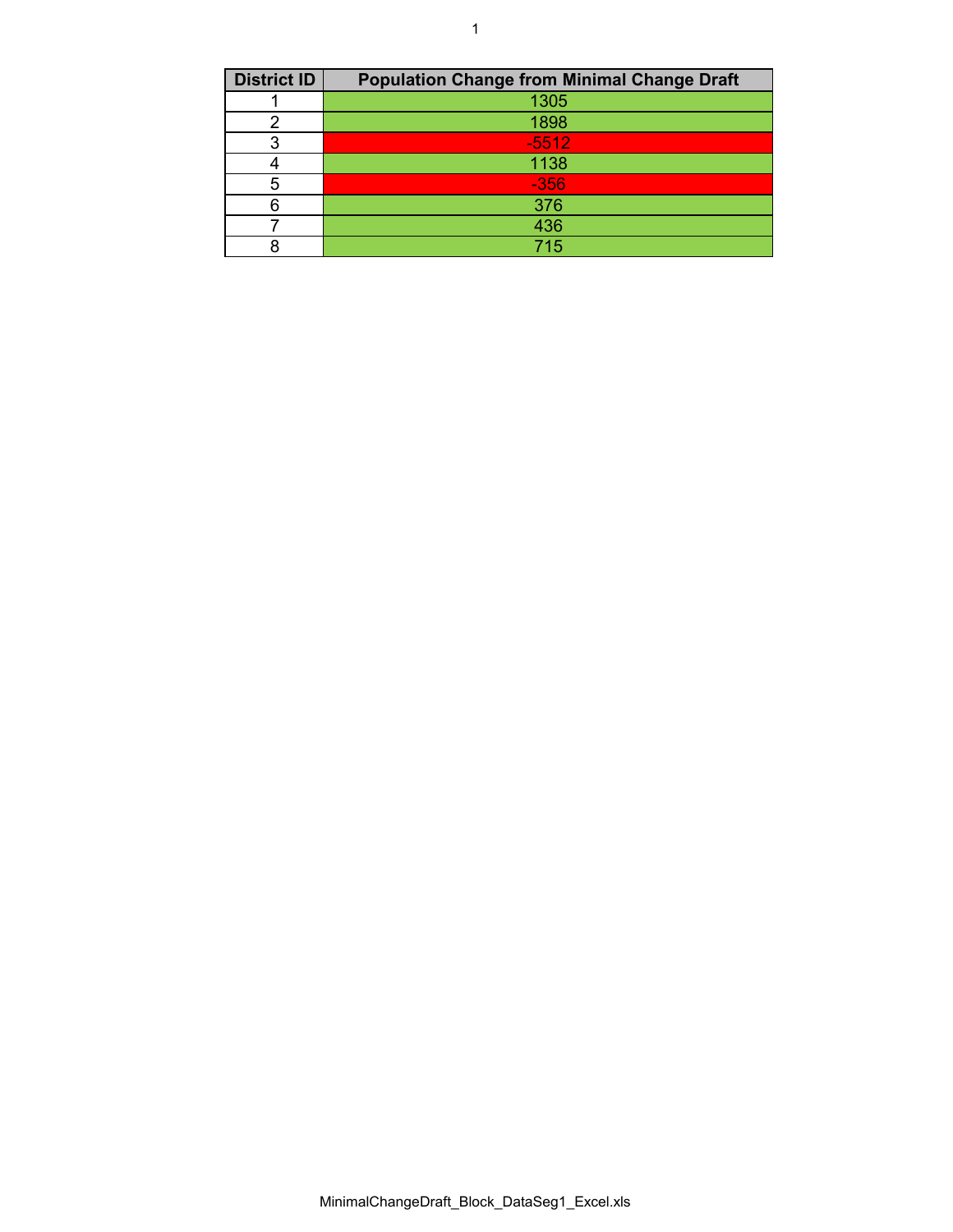| <b>BLOCKCE20</b> | <b>GEOID20</b>             | NAME <sub>20</sub> |   | DistrictID Add Remove                | P0010001        |
|------------------|----------------------------|--------------------|---|--------------------------------------|-----------------|
| 1018             | 132450002001018 Block 1018 |                    |   | Add                                  | 11              |
| 1022             | 132450002001022            | <b>Block 1022</b>  |   | Add                                  | 45              |
| 1013             | 132450002001013 Block 1013 |                    |   | Add                                  | 41              |
| 1016             | 132450002001016            | <b>Block 1016</b>  |   | Add                                  | 93              |
| 1025             | 132450002001025 Block 1025 |                    |   | Add                                  | 25              |
| 1023             | 132450002001023 Block 1023 |                    |   | Add                                  | 49              |
| 1015             | 132450002001015 Block 1015 |                    |   | Add                                  | 43              |
| 1017             | 132450002001017 Block 1017 |                    |   | Add                                  | 84              |
| 3012             | 132450001003012 Block 3012 |                    |   | Add                                  | $\overline{22}$ |
| 1002             | 132450011001002 Block 1002 |                    |   | Add                                  | $\overline{9}$  |
| 1000             | 132450011001000 Block 1000 |                    |   | Add                                  | 15              |
| 3009             | 132450001003009 Block 3009 |                    |   | Add                                  | 99              |
| 1024             | 132450002001024 Block 1024 |                    |   | Add                                  | 70              |
| 1014             | 132450002001014 Block 1014 |                    |   | Add                                  | 20              |
| 3008             | 132450001003008 Block 3008 |                    |   | Add                                  | 334             |
| 1001             | 132450011001001            | <b>Block 1001</b>  |   | Add                                  | 118             |
| 3010             | 132450001003010            | <b>Block 3010</b>  |   | Add                                  | 22              |
| 3011             | 132450001003011            | <b>Block 3011</b>  |   | Add                                  | 12              |
| 3001             | 132450001003001            | <b>Block 3001</b>  |   | Add                                  | 10              |
| 1021             | 132450002001021            | <b>Block 1021</b>  |   | Add                                  | 102             |
| 3000             | 132450001003000            | <b>Block 3000</b>  |   | Add                                  | 23              |
| 1026             | 132450011001026 Block 1026 |                    | 1 | Add                                  | $\overline{58}$ |
|                  |                            |                    |   | Tatel Depulation Added to District 4 | 49AE            |

**Total Population Added to District 1 1305**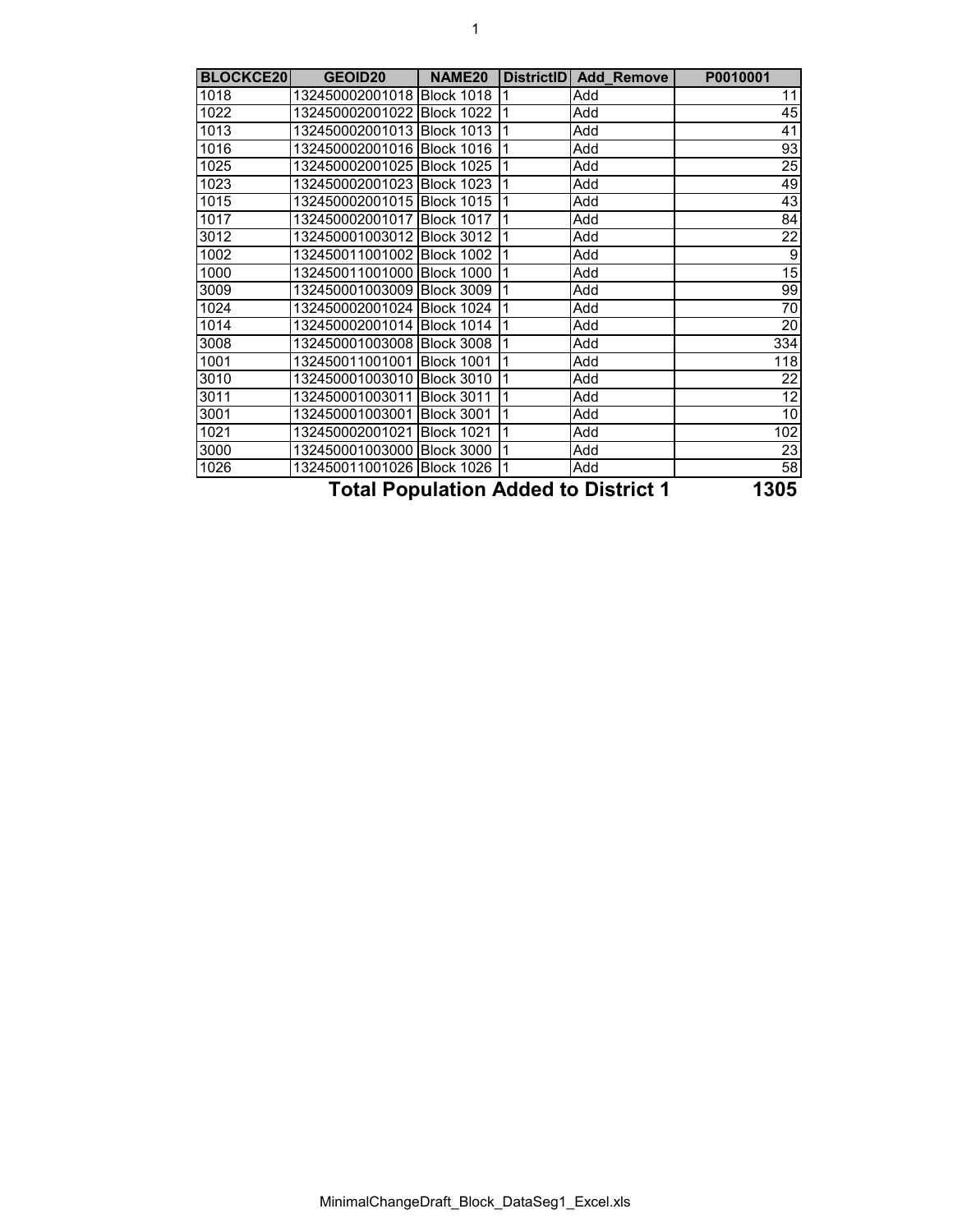| ۰. |  |
|----|--|
|    |  |
|    |  |
|    |  |
|    |  |
|    |  |

| <b>BLOCKCE20</b> | <b>GEOID20</b>               | NAME <sub>20</sub> |                         | DistrictID Add Remove | P0010001        |
|------------------|------------------------------|--------------------|-------------------------|-----------------------|-----------------|
| 2016             | 132450011002016 Block 2016   |                    | $\overline{2}$          | Add                   | 0               |
| 4009             | 132450012004009 Block 4009   |                    | $\overline{c}$          | Add                   | 17              |
| 1012             | 132450011001012 Block 1012   |                    | $\overline{c}$          | Add                   | 0               |
| 3004             | 132450012003004 Block 3004   |                    | $\overline{2}$          | Add                   | $\overline{11}$ |
| 3000             | 132450012003000 Block 3000   |                    | $\overline{2}$          | Add                   | $\pmb{0}$       |
| 5006             | 132450012005006 Block 5006   |                    | $\overline{2}$          | Add                   | $\overline{0}$  |
| 5005             | 132450012005005 Block 5005   |                    | $\overline{c}$          | Add                   | 0               |
| 1022             | 132450011001022 Block 1022   |                    | $\overline{2}$          | Add                   | 28              |
| 5009             | 132450012005009 Block 5009   |                    | $\overline{2}$          | Add                   | 25              |
| 1003             | 132450011001003 Block 1003   |                    | 2                       | Add                   | 43              |
| 5003             | 132450012005003 Block 5003   |                    | $\overline{2}$          | Add                   | 7               |
| 1030             | 132450011001030 Block 1030   |                    | $\overline{2}$          | Add                   | 11              |
| 1015             | 132450011001015 Block 1015   |                    | $\overline{c}$          | Add                   | $\overline{37}$ |
| 2000             | 132450011002000 Block 2000   |                    | $\overline{c}$          | Add                   | 44              |
| 1031             | 132450011001031 Block 1031   |                    | $\overline{2}$          | Add                   | $\overline{13}$ |
| 1009             | 132450011001009 Block 1009   |                    | $\overline{2}$          | Add                   | $\mathbf 0$     |
| 2019             | 132450011002019 Block 2019   |                    | $\overline{2}$          | Add                   | $\overline{23}$ |
| 2022             | 132450011002022 Block 2022   |                    | $\overline{2}$          | Add                   | 0               |
| 2012             | 132450011002012 Block 2012   |                    | $\overline{c}$          | Add                   | 102             |
| 1007             | 132450011001007 Block 1007   |                    | 2                       | Add                   | 0               |
| 4007             | 132450012004007 Block 4007   |                    | $\overline{2}$          | Add                   | 15              |
| 5019             | 132450012005019 Block 5019   |                    | $\overline{2}$          | Add                   | 4               |
| 1006             | 132450011001006 Block 1006   |                    | $\overline{c}$          | Add                   | $\overline{0}$  |
| 1023             | 132450016021023 Block 1023   |                    | $\overline{\mathbf{c}}$ | Add                   | 16              |
| 4032             | 132450001004032 Block 4032   |                    | $\overline{2}$          | Add                   | $\overline{6}$  |
| 2017             | 132450011002017 Block 2017   |                    | $\overline{2}$          | Add                   | $\overline{0}$  |
| 1005             | 132450011001005 Block 1005   |                    | $\overline{2}$          | Add                   | $\overline{0}$  |
| 2021             | 132450011002021 Block 2021   |                    | $\overline{2}$          | Add                   | $\mathbf 0$     |
| 2014             | 132450011002014 Block 2014   |                    | $\overline{c}$          | Add                   | 53              |
| 2020             | 132450011002020 Block 2020   |                    | $\overline{2}$          | Add                   | 40              |
| 4008             | 132450012004008 Block 4008   |                    | $\overline{2}$          | Add                   | $\overline{8}$  |
| 4010             | 132450012004010 Block 4010   |                    | $\overline{2}$          | Add                   | 26              |
| 4028             | 132450001004028 Block 4028   |                    | $\overline{c}$          | Add                   | $\overline{87}$ |
| 3013             | 132450001003013 Block 3013   |                    | $\overline{\mathbf{c}}$ | Add                   | 23              |
| 4006             | 132450012004006 Block 4006   |                    | $\overline{2}$          | Add                   | $\overline{35}$ |
| 1010             | 132450011001010 Block 1010   |                    | Σ                       | Add                   | $\overline{20}$ |
| 3003             | 132450012003003 Block 3003   |                    | 2                       | Add                   | 68              |
| 1021             | 132450016021021 Block 1021   |                    | $\overline{2}$          | Add                   | 0               |
| 1025             | 132450016021025 Block 1025   |                    | $\mathsf{I}2$           | Add                   | 84              |
| 2000             | 132450016042000 Block 2000   |                    | 2                       | Add                   | $\Omega$        |
| 1024             | 132450016021024 Block 1024   |                    | 2                       | Add                   | 99              |
| 2013             | 132450011002013 Block 2013   |                    | 2                       | Add                   | 87              |
| 1032             | 132450011001032 Block 1032   |                    | 2                       | Add                   | 19              |
| 1026             | 132450016021026 Block 1026   |                    | 2                       | Add                   | 121             |
| 1022             | 132450016021022 Block 1022   |                    | $\overline{2}$          | Add                   | 97              |
| 4031             | 132450001004031 Block 4031   |                    | $\overline{2}$          | Add                   | 54              |
| 1013             | 132450011001013 Block 1013   |                    | S                       | Add                   | 0               |
| 1014             | 132450011001014 Block 1014   |                    | $\overline{2}$          | Add                   | 0               |
| 1020             | 132450011001020 Block 1020   |                    | $\overline{2}$          | Add                   | $\overline{5}$  |
| 1021             | 132450011001021 Block 1021   |                    | Σ                       | Add                   | $\overline{26}$ |
| 1027             | 132450011001027 Block 1027   |                    | $\overline{2}$          | Add                   | 31              |
| 1033             | 132450011001033 Block 1033   |                    | 2                       | Add                   | $\overline{21}$ |
| 1034             | 132450011001034 Block 1034   |                    | $\overline{2}$          | Add                   | $\overline{7}$  |
| 3002             | 132450001003002 Block 3002   |                    | $\overline{2}$          | Add                   | 48              |
| 5010             | 132450012005010 Block 5010   |                    | $\overline{2}$          | Add                   | $\overline{21}$ |
| 5008             | 132450012005008 Block 5008   |                    | 2                       | Add                   | 19              |
| 5007             | 132450012005007 Block 5007   |                    | S                       | Add                   | 44              |
| 3014             | 132450001003014 Block 3014   |                    | $\overline{2}$          | Add                   | 31              |
| 1038             | 132450011001038 Block 1038   |                    | $\overline{2}$          | Add                   | $\overline{14}$ |
| 5004             | 132450012005004 Block 5004   |                    | $\overline{2}$          | Add                   | 12              |
| 5018             | 132450012005018 Block 5018 2 |                    |                         | Add                   | $\overline{22}$ |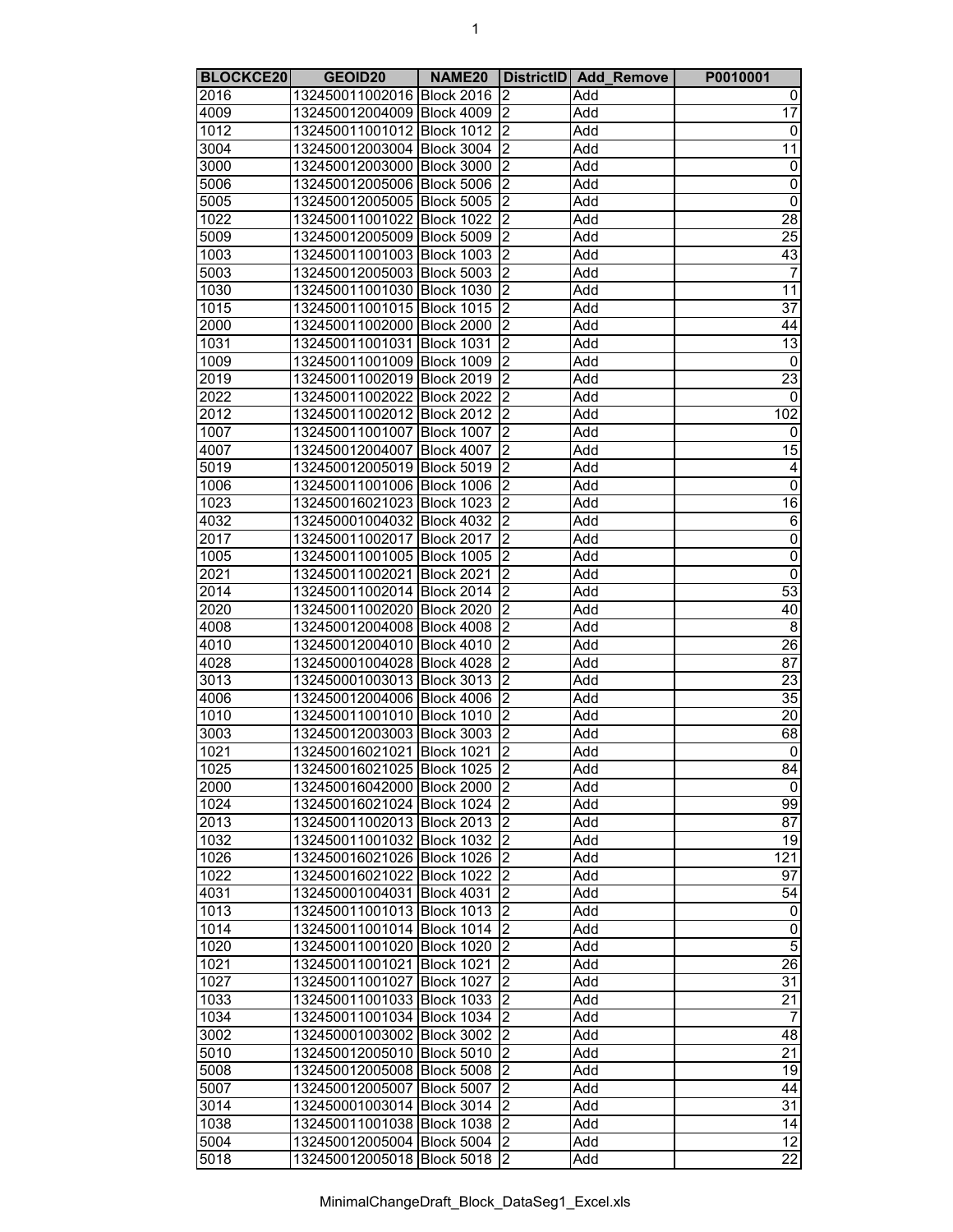| 1008 | 132450011001008 Block 1008 2 |  | Add | 29 |
|------|------------------------------|--|-----|----|
|      |                              |  |     |    |
| 1019 | 132450011001019 Block 1019 2 |  | Add | 25 |
| 1028 | 132450011001028 Block 1028 2 |  | Add | 13 |
| 1011 | 132450011001011 Block 1011 2 |  | Add | 20 |
| 3003 | 132450001003003 Block 3003 2 |  | Add | 40 |
| 3007 | 132450001003007 Block 3007 2 |  | Add | 78 |
| 1004 | 132450011001004 Block 1004 2 |  | Add | 69 |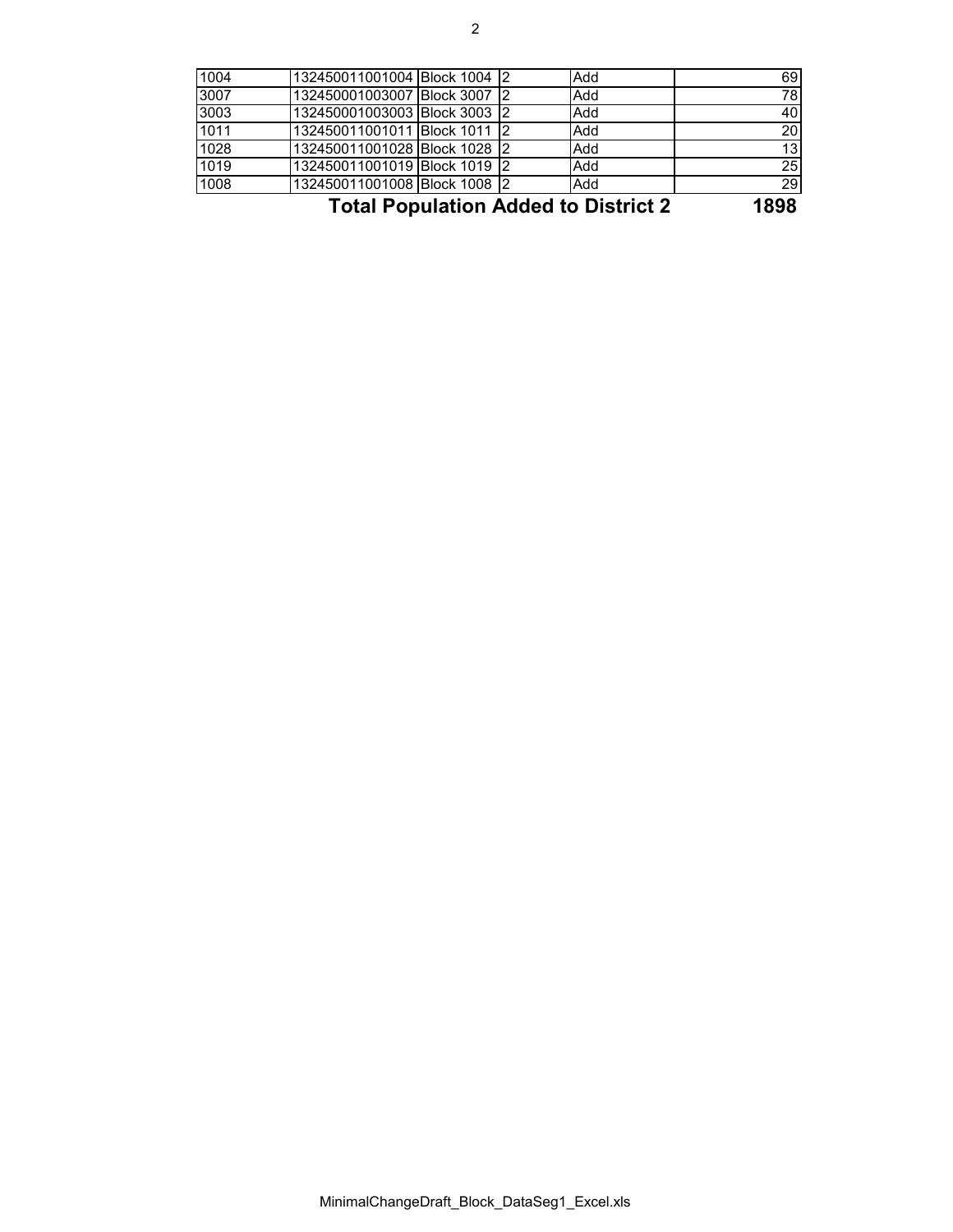| ۰. |  |
|----|--|
|    |  |
|    |  |
|    |  |
|    |  |
|    |  |

| <b>BLOCKCE20</b> | GEOID20                    | NAME <sub>20</sub> |                | DistrictID   Add_Remove | P0010001       |
|------------------|----------------------------|--------------------|----------------|-------------------------|----------------|
| 2034             | 132450102072034 Block 2034 |                    | 3              | Remove                  | $-12$          |
| 1000             | 132450102031000 Block 1000 |                    | 3              | Remove                  | $-322$         |
| 1003             | 132450102031003 Block 1003 |                    | 3              | Remove                  | 0              |
| 2035             | 132450102072035 Block 2035 |                    | 3              | Remove                  | -9             |
| 2036             | 132450102072036 Block 2036 |                    | 3              | Remove                  | $\overline{0}$ |
| 1002             | 132450102031002 Block 1002 |                    | $\overline{3}$ | Remove                  | $\overline{0}$ |
| 1004             | 132450102031004 Block 1004 |                    | 3              | Remove                  | $\overline{0}$ |
| 2033             | 132450102072033 Block 2033 |                    | 3              | Remove                  | $-2$           |
| 2024             | 132450102072024 Block 2024 |                    | 3              | Remove                  | $-1540$        |
| 2026             | 132450102072026 Block 2026 |                    | 3              | Remove                  | $-49$          |
| 2025             | 132450102072025 Block 2025 |                    | 3              | Remove                  | $-45$          |
| 2023             | 132450102072023 Block 2023 |                    | 3              | Remove                  | $-124$         |
| 2037             | 132450102072037 Block 2037 |                    | 3              | Remove                  | $-12$          |
| 2030             | 132450102072030 Block 2030 |                    | 3              | Remove                  | 0              |
| 2031             | 132450102072031 Block 2031 |                    | 3              | Remove                  | $-21$          |
| 2027             | 132450102072027 Block 2027 |                    | 3              | Remove                  | $-25$          |
| 2029             | 132450102072029 Block 2029 |                    | 3              | Remove                  | 0              |
| 2028             | 132450102072028 Block 2028 |                    | 3              | Remove                  | $-9$           |
| 2032             | 132450102072032 Block 2032 |                    | 3              | Remove                  | $-25$          |
| 2016             | 132450011002016 Block 2016 |                    | 3              | Remove                  | 0              |
| 4009             | 132450012004009 Block 4009 |                    | 3              |                         | -17            |
|                  |                            |                    | 3              | Remove                  |                |
| 1012             | 132450011001012 Block 1012 |                    |                | Remove                  | 0              |
| 3004             | 132450012003004 Block 3004 |                    | 3              | Remove                  | $-11$          |
| 3000             | 132450012003000 Block 3000 |                    | 3              | Remove                  | 0              |
| 5006             | 132450012005006 Block 5006 |                    | 3              | Remove                  | $\overline{0}$ |
| 5005             | 132450012005005 Block 5005 |                    | 3              | Remove                  | $\overline{0}$ |
| 1022             | 132450011001022 Block 1022 |                    | 3              | Remove                  | $-28$          |
| 5009             | 132450012005009 Block 5009 |                    | 3              | Remove                  | $-25$          |
| 1003             | 132450011001003 Block 1003 |                    | 3              | Remove                  | $-43$          |
| 5003             | 132450012005003 Block 5003 |                    | $\overline{3}$ | Remove                  | $-7$           |
| 1030             | 132450011001030            | <b>Block 1030</b>  | 3              | Remove                  | $-11$          |
| 1015             | 132450011001015            | Block 1015         | 3              | Remove                  | $-37$          |
| 2000             | 132450011002000 Block 2000 |                    | 3              | Remove                  | -44            |
| 1031             | 132450011001031            | <b>Block 1031</b>  | 3              | Remove                  | $-13$          |
| 1009             | 132450011001009 Block 1009 |                    | $\overline{3}$ | Remove                  | $\mathbf{0}$   |
| 2019             | 132450011002019 Block 2019 |                    | 3              | Remove                  | $-23$          |
| 2022             | 132450011002022 Block 2022 |                    | 3              | Remove                  | 0              |
| 2012             | 132450011002012 Block 2012 |                    | 3              | Remove                  | $-102$         |
| 1007             | 132450011001007 Block 1007 |                    | I3             | Remove                  | 0              |
| 4007             | 132450012004007 Block 4007 |                    | 3              | Remove                  | $-15$          |
| 5019             | 132450012005019 Block 5019 |                    | 3              | Remove                  | -4             |
| 1006             | 132450011001006 Block 1006 |                    | 3              | Remove                  | 0              |
| 1023             | 132450016021023 Block 1023 |                    | 3              | Remove                  | $-16$          |
| 4032             | 132450001004032 Block 4032 |                    | 3              | Remove                  | -6             |
| 2017             | 132450011002017 Block 2017 |                    | 3              | Remove                  | $\overline{0}$ |
| 1005             | 132450011001005 Block 1005 |                    | 3              | Remove                  | $\overline{0}$ |
| 2021             | 132450011002021 Block 2021 |                    | 3              | Remove                  | 0              |
| 2014             | 132450011002014 Block 2014 |                    | 3              | Remove                  | $-53$          |
| 2020             | 132450011002020 Block 2020 |                    | 3              | Remove                  | $-40$          |
| 4008             | 132450012004008 Block 4008 |                    | 3              | Remove                  | -8             |
| 4010             | 132450012004010 Block 4010 |                    | 3              | Remove                  | $-26$          |
| 4028             | 132450001004028 Block 4028 |                    | 3              | Remove                  | $-87$          |
| 3013             | 132450001003013 Block 3013 |                    | 3              | Remove                  | $-23$          |
| 4006             | 132450012004006 Block 4006 |                    | 3              | Remove                  | $-35$          |
| 1010             | 132450011001010 Block 1010 |                    | 3              | Remove                  | $-20$          |
| 3003             | 132450012003003 Block 3003 |                    | 3              | Remove                  | -68            |
| 1021             | 132450016021021 Block 1021 |                    | 3              | Remove                  | 0              |
| 1025             | 132450016021025 Block 1025 |                    | 3              | Remove                  | -84            |
| 2000             | 132450016042000 Block 2000 |                    | 3              | Remove                  | 0              |
| 1024             | 132450016021024 Block 1024 |                    | 3              | Remove                  | -99            |
| 2013             | 132450011002013 Block 2013 |                    | 3              | Remove                  | $-87$          |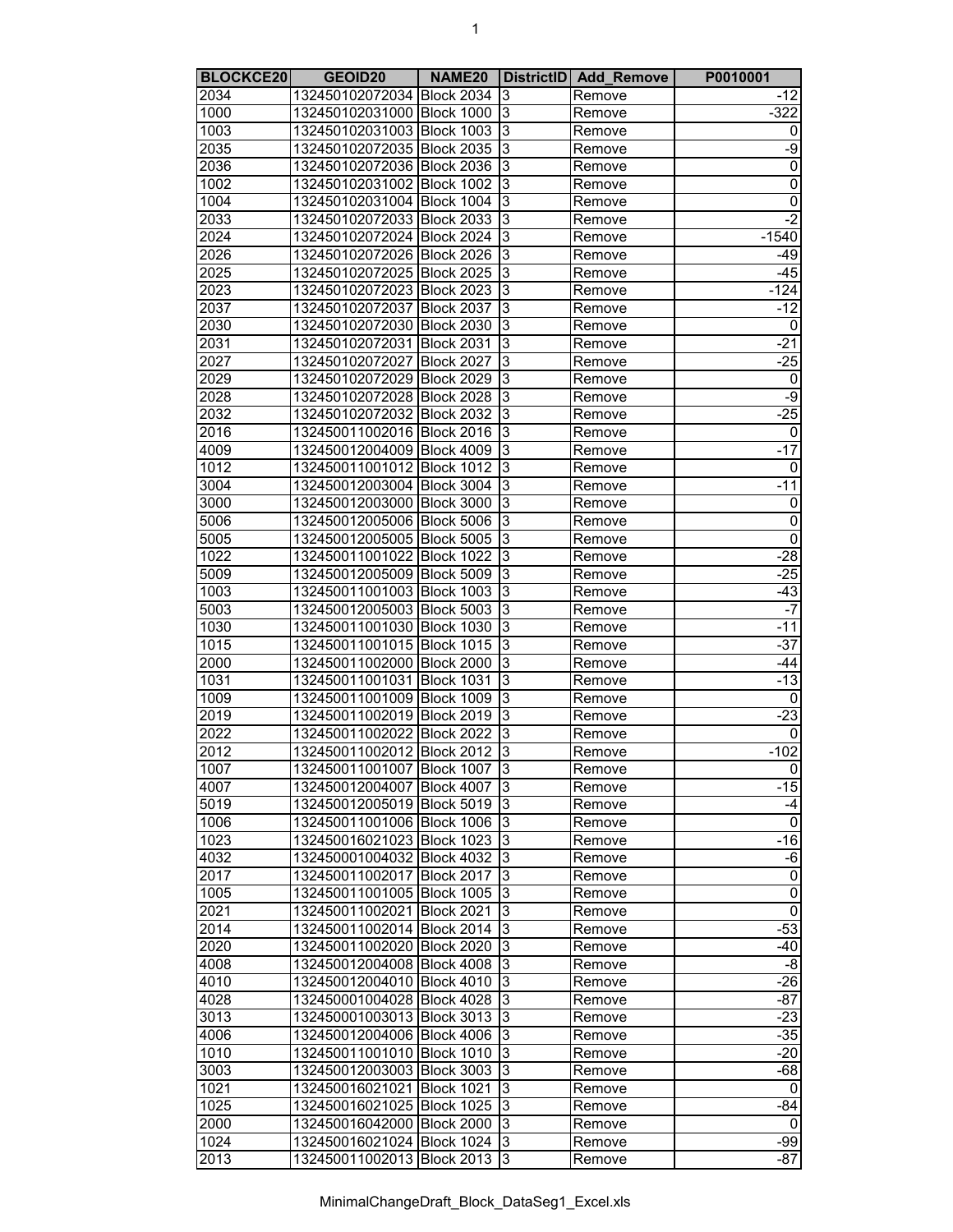| 1032<br>1026<br>1022<br>4031<br>1013<br>1014<br>1020<br>1021<br>1027<br>1033<br>1034<br>3002<br>5010<br>5008<br>5007<br>3014<br>1038<br>5004<br>5018<br>1004<br>3007 | 132450011001032 Block 1032 3<br>132450016021026 Block 1026<br>132450016021022 Block 1022<br>132450001004031<br><b>Block 4031</b><br>132450011001013 Block 1013<br>132450011001014 Block 1014<br>132450011001020 Block 1020<br>132450011001021<br><b>Block 1021</b><br>132450011001027<br><b>Block 1027</b><br>132450011001033<br><b>Block 1033</b><br>132450011001034<br><b>Block 1034</b><br><b>Block 3002</b><br>132450001003002<br>132450012005010<br><b>Block 5010</b><br>132450012005008<br><b>Block 5008</b><br>132450012005007<br><b>Block 5007</b><br>132450001003014<br><b>Block 3014</b><br>132450011001038 Block 1038<br>132450012005004<br><b>Block 5004</b><br>132450012005018<br><b>Block 5018</b><br>132450011001004<br><b>Block 1004</b><br><b>Block 3007</b><br>132450001003007<br>132450001003003 Block 3003 | 3<br>3<br>3<br>$\overline{3}$<br>3<br>3<br>3<br>3<br>3<br>3<br>3<br>3<br>3<br>3<br>3<br>3<br>3<br>3<br>3<br>3<br>3 | Remove<br>Remove<br>Remove<br>Remove<br>Remove<br>Remove<br>Remove<br>Remove<br>Remove<br>Remove<br>Remove<br>Remove<br>Remove<br>Remove<br>Remove<br>Remove<br>Remove<br>Remove<br>Remove<br>Remove | $-19$<br>-121<br>-97<br>-54<br>$\overline{0}$<br>$\overline{0}$<br>$-5$<br>$-26$<br>$-31$<br>$-21$<br>-7<br>-48<br>$-21$<br>-19<br>-44<br>$-31$<br>-14<br>$-12$<br>$-22$<br>$-69$ |
|----------------------------------------------------------------------------------------------------------------------------------------------------------------------|--------------------------------------------------------------------------------------------------------------------------------------------------------------------------------------------------------------------------------------------------------------------------------------------------------------------------------------------------------------------------------------------------------------------------------------------------------------------------------------------------------------------------------------------------------------------------------------------------------------------------------------------------------------------------------------------------------------------------------------------------------------------------------------------------------------------------------|--------------------------------------------------------------------------------------------------------------------|------------------------------------------------------------------------------------------------------------------------------------------------------------------------------------------------------|-----------------------------------------------------------------------------------------------------------------------------------------------------------------------------------|
|                                                                                                                                                                      |                                                                                                                                                                                                                                                                                                                                                                                                                                                                                                                                                                                                                                                                                                                                                                                                                                |                                                                                                                    |                                                                                                                                                                                                      |                                                                                                                                                                                   |
|                                                                                                                                                                      |                                                                                                                                                                                                                                                                                                                                                                                                                                                                                                                                                                                                                                                                                                                                                                                                                                |                                                                                                                    |                                                                                                                                                                                                      |                                                                                                                                                                                   |
|                                                                                                                                                                      |                                                                                                                                                                                                                                                                                                                                                                                                                                                                                                                                                                                                                                                                                                                                                                                                                                |                                                                                                                    |                                                                                                                                                                                                      |                                                                                                                                                                                   |
|                                                                                                                                                                      |                                                                                                                                                                                                                                                                                                                                                                                                                                                                                                                                                                                                                                                                                                                                                                                                                                |                                                                                                                    |                                                                                                                                                                                                      |                                                                                                                                                                                   |
|                                                                                                                                                                      |                                                                                                                                                                                                                                                                                                                                                                                                                                                                                                                                                                                                                                                                                                                                                                                                                                |                                                                                                                    |                                                                                                                                                                                                      |                                                                                                                                                                                   |
|                                                                                                                                                                      |                                                                                                                                                                                                                                                                                                                                                                                                                                                                                                                                                                                                                                                                                                                                                                                                                                |                                                                                                                    |                                                                                                                                                                                                      |                                                                                                                                                                                   |
|                                                                                                                                                                      |                                                                                                                                                                                                                                                                                                                                                                                                                                                                                                                                                                                                                                                                                                                                                                                                                                |                                                                                                                    |                                                                                                                                                                                                      |                                                                                                                                                                                   |
|                                                                                                                                                                      |                                                                                                                                                                                                                                                                                                                                                                                                                                                                                                                                                                                                                                                                                                                                                                                                                                |                                                                                                                    |                                                                                                                                                                                                      |                                                                                                                                                                                   |
|                                                                                                                                                                      |                                                                                                                                                                                                                                                                                                                                                                                                                                                                                                                                                                                                                                                                                                                                                                                                                                |                                                                                                                    |                                                                                                                                                                                                      |                                                                                                                                                                                   |
|                                                                                                                                                                      |                                                                                                                                                                                                                                                                                                                                                                                                                                                                                                                                                                                                                                                                                                                                                                                                                                |                                                                                                                    |                                                                                                                                                                                                      |                                                                                                                                                                                   |
|                                                                                                                                                                      |                                                                                                                                                                                                                                                                                                                                                                                                                                                                                                                                                                                                                                                                                                                                                                                                                                |                                                                                                                    |                                                                                                                                                                                                      |                                                                                                                                                                                   |
|                                                                                                                                                                      |                                                                                                                                                                                                                                                                                                                                                                                                                                                                                                                                                                                                                                                                                                                                                                                                                                |                                                                                                                    |                                                                                                                                                                                                      |                                                                                                                                                                                   |
|                                                                                                                                                                      |                                                                                                                                                                                                                                                                                                                                                                                                                                                                                                                                                                                                                                                                                                                                                                                                                                |                                                                                                                    |                                                                                                                                                                                                      |                                                                                                                                                                                   |
|                                                                                                                                                                      |                                                                                                                                                                                                                                                                                                                                                                                                                                                                                                                                                                                                                                                                                                                                                                                                                                |                                                                                                                    |                                                                                                                                                                                                      |                                                                                                                                                                                   |
|                                                                                                                                                                      |                                                                                                                                                                                                                                                                                                                                                                                                                                                                                                                                                                                                                                                                                                                                                                                                                                |                                                                                                                    |                                                                                                                                                                                                      |                                                                                                                                                                                   |
|                                                                                                                                                                      |                                                                                                                                                                                                                                                                                                                                                                                                                                                                                                                                                                                                                                                                                                                                                                                                                                |                                                                                                                    |                                                                                                                                                                                                      |                                                                                                                                                                                   |
|                                                                                                                                                                      |                                                                                                                                                                                                                                                                                                                                                                                                                                                                                                                                                                                                                                                                                                                                                                                                                                |                                                                                                                    |                                                                                                                                                                                                      |                                                                                                                                                                                   |
|                                                                                                                                                                      |                                                                                                                                                                                                                                                                                                                                                                                                                                                                                                                                                                                                                                                                                                                                                                                                                                |                                                                                                                    |                                                                                                                                                                                                      |                                                                                                                                                                                   |
|                                                                                                                                                                      |                                                                                                                                                                                                                                                                                                                                                                                                                                                                                                                                                                                                                                                                                                                                                                                                                                |                                                                                                                    |                                                                                                                                                                                                      |                                                                                                                                                                                   |
|                                                                                                                                                                      |                                                                                                                                                                                                                                                                                                                                                                                                                                                                                                                                                                                                                                                                                                                                                                                                                                |                                                                                                                    |                                                                                                                                                                                                      |                                                                                                                                                                                   |
|                                                                                                                                                                      |                                                                                                                                                                                                                                                                                                                                                                                                                                                                                                                                                                                                                                                                                                                                                                                                                                |                                                                                                                    | Remove                                                                                                                                                                                               | -78                                                                                                                                                                               |
| 3003                                                                                                                                                                 |                                                                                                                                                                                                                                                                                                                                                                                                                                                                                                                                                                                                                                                                                                                                                                                                                                |                                                                                                                    | Remove                                                                                                                                                                                               | -40                                                                                                                                                                               |
| 1011                                                                                                                                                                 | 132450011001011<br><b>Block 1011</b>                                                                                                                                                                                                                                                                                                                                                                                                                                                                                                                                                                                                                                                                                                                                                                                           | 3                                                                                                                  | Remove                                                                                                                                                                                               | $-20$                                                                                                                                                                             |
| 1028                                                                                                                                                                 | 132450011001028 Block 1028                                                                                                                                                                                                                                                                                                                                                                                                                                                                                                                                                                                                                                                                                                                                                                                                     | 3                                                                                                                  | Remove                                                                                                                                                                                               | $-13$                                                                                                                                                                             |
| 1019                                                                                                                                                                 | 132450011001019 Block 1019                                                                                                                                                                                                                                                                                                                                                                                                                                                                                                                                                                                                                                                                                                                                                                                                     | 3                                                                                                                  | Remove                                                                                                                                                                                               | $-25$                                                                                                                                                                             |
| 1008                                                                                                                                                                 | 132450011001008 Block 1008                                                                                                                                                                                                                                                                                                                                                                                                                                                                                                                                                                                                                                                                                                                                                                                                     | 3                                                                                                                  | Remove                                                                                                                                                                                               | $-29$                                                                                                                                                                             |
| 1018                                                                                                                                                                 | 132450002001018 Block 1018                                                                                                                                                                                                                                                                                                                                                                                                                                                                                                                                                                                                                                                                                                                                                                                                     | 3                                                                                                                  | Remove                                                                                                                                                                                               | $-11$                                                                                                                                                                             |
| 1022                                                                                                                                                                 | 132450002001022 Block 1022                                                                                                                                                                                                                                                                                                                                                                                                                                                                                                                                                                                                                                                                                                                                                                                                     | 3                                                                                                                  | Remove                                                                                                                                                                                               | -45                                                                                                                                                                               |
| 1013                                                                                                                                                                 | 132450002001013 Block 1013                                                                                                                                                                                                                                                                                                                                                                                                                                                                                                                                                                                                                                                                                                                                                                                                     | 3                                                                                                                  | Remove                                                                                                                                                                                               | -41                                                                                                                                                                               |
| 1016                                                                                                                                                                 | 132450002001016 Block 1016                                                                                                                                                                                                                                                                                                                                                                                                                                                                                                                                                                                                                                                                                                                                                                                                     | 3                                                                                                                  | Remove                                                                                                                                                                                               | $-93$                                                                                                                                                                             |
| 1025                                                                                                                                                                 | 132450002001025<br><b>Block 1025</b>                                                                                                                                                                                                                                                                                                                                                                                                                                                                                                                                                                                                                                                                                                                                                                                           | 3                                                                                                                  | Remove                                                                                                                                                                                               | $-25$                                                                                                                                                                             |
| 1023                                                                                                                                                                 | 132450002001023<br><b>Block 1023</b>                                                                                                                                                                                                                                                                                                                                                                                                                                                                                                                                                                                                                                                                                                                                                                                           | 3                                                                                                                  | Remove                                                                                                                                                                                               | -49                                                                                                                                                                               |
| 1015                                                                                                                                                                 | 132450002001015<br><b>Block 1015</b>                                                                                                                                                                                                                                                                                                                                                                                                                                                                                                                                                                                                                                                                                                                                                                                           | 3                                                                                                                  | Remove                                                                                                                                                                                               | -43                                                                                                                                                                               |
| 1017                                                                                                                                                                 | 132450002001017<br><b>Block 1017</b>                                                                                                                                                                                                                                                                                                                                                                                                                                                                                                                                                                                                                                                                                                                                                                                           | 3                                                                                                                  | Remove                                                                                                                                                                                               | -84                                                                                                                                                                               |
| 3012                                                                                                                                                                 | 132450001003012<br><b>Block 3012</b>                                                                                                                                                                                                                                                                                                                                                                                                                                                                                                                                                                                                                                                                                                                                                                                           | 3                                                                                                                  | Remove                                                                                                                                                                                               | $-22$                                                                                                                                                                             |
| 1002                                                                                                                                                                 | 132450011001002 Block 1002                                                                                                                                                                                                                                                                                                                                                                                                                                                                                                                                                                                                                                                                                                                                                                                                     | 3                                                                                                                  | Remove                                                                                                                                                                                               | $-9$                                                                                                                                                                              |
| 1000                                                                                                                                                                 | 132450011001000 Block 1000                                                                                                                                                                                                                                                                                                                                                                                                                                                                                                                                                                                                                                                                                                                                                                                                     | 3                                                                                                                  | Remove                                                                                                                                                                                               | $-15$                                                                                                                                                                             |
| 3009                                                                                                                                                                 | 132450001003009 Block 3009                                                                                                                                                                                                                                                                                                                                                                                                                                                                                                                                                                                                                                                                                                                                                                                                     | 3                                                                                                                  | Remove                                                                                                                                                                                               | -99                                                                                                                                                                               |
| 1024                                                                                                                                                                 | 132450002001024 Block 1024                                                                                                                                                                                                                                                                                                                                                                                                                                                                                                                                                                                                                                                                                                                                                                                                     | 3                                                                                                                  | Remove                                                                                                                                                                                               | $-70$                                                                                                                                                                             |
| 1014                                                                                                                                                                 | 132450002001014 Block 1014 3                                                                                                                                                                                                                                                                                                                                                                                                                                                                                                                                                                                                                                                                                                                                                                                                   |                                                                                                                    | Remove                                                                                                                                                                                               | -20                                                                                                                                                                               |
| 3008                                                                                                                                                                 | 132450001003008 Block 3008 3                                                                                                                                                                                                                                                                                                                                                                                                                                                                                                                                                                                                                                                                                                                                                                                                   |                                                                                                                    | Remove                                                                                                                                                                                               | $-334$                                                                                                                                                                            |
| 1001                                                                                                                                                                 | 132450011001001 Block 1001                                                                                                                                                                                                                                                                                                                                                                                                                                                                                                                                                                                                                                                                                                                                                                                                     | 3                                                                                                                  | Remove                                                                                                                                                                                               | -118                                                                                                                                                                              |
| 3010                                                                                                                                                                 | 132450001003010 Block 3010                                                                                                                                                                                                                                                                                                                                                                                                                                                                                                                                                                                                                                                                                                                                                                                                     | 3                                                                                                                  | Remove                                                                                                                                                                                               | $-22$                                                                                                                                                                             |
| 3011                                                                                                                                                                 | <b>Block 3011</b><br>132450001003011                                                                                                                                                                                                                                                                                                                                                                                                                                                                                                                                                                                                                                                                                                                                                                                           | 3                                                                                                                  | Remove                                                                                                                                                                                               | $-12$                                                                                                                                                                             |
| 3001                                                                                                                                                                 | <b>Block 3001</b><br>132450001003001                                                                                                                                                                                                                                                                                                                                                                                                                                                                                                                                                                                                                                                                                                                                                                                           | 3                                                                                                                  | Remove                                                                                                                                                                                               | $-10$                                                                                                                                                                             |
| 1021                                                                                                                                                                 | 132450002001021 Block 1021                                                                                                                                                                                                                                                                                                                                                                                                                                                                                                                                                                                                                                                                                                                                                                                                     | 3                                                                                                                  | Remove                                                                                                                                                                                               | $-102$                                                                                                                                                                            |
| 3000                                                                                                                                                                 | 132450001003000 Block 3000                                                                                                                                                                                                                                                                                                                                                                                                                                                                                                                                                                                                                                                                                                                                                                                                     | 3                                                                                                                  | Remove                                                                                                                                                                                               | $-23$                                                                                                                                                                             |
| 1026                                                                                                                                                                 | 132450011001026 Block 1026                                                                                                                                                                                                                                                                                                                                                                                                                                                                                                                                                                                                                                                                                                                                                                                                     | 3                                                                                                                  | Remove                                                                                                                                                                                               | $-58$                                                                                                                                                                             |
| 1001                                                                                                                                                                 | 132450102031001 Block 1001                                                                                                                                                                                                                                                                                                                                                                                                                                                                                                                                                                                                                                                                                                                                                                                                     | 3                                                                                                                  | Remove                                                                                                                                                                                               | $-114$                                                                                                                                                                            |
|                                                                                                                                                                      | <b>Total Population Removed from District 3</b>                                                                                                                                                                                                                                                                                                                                                                                                                                                                                                                                                                                                                                                                                                                                                                                |                                                                                                                    |                                                                                                                                                                                                      | $-5512$                                                                                                                                                                           |

MinimalChangeDraft\_Block\_DataSeg1\_Excel.xls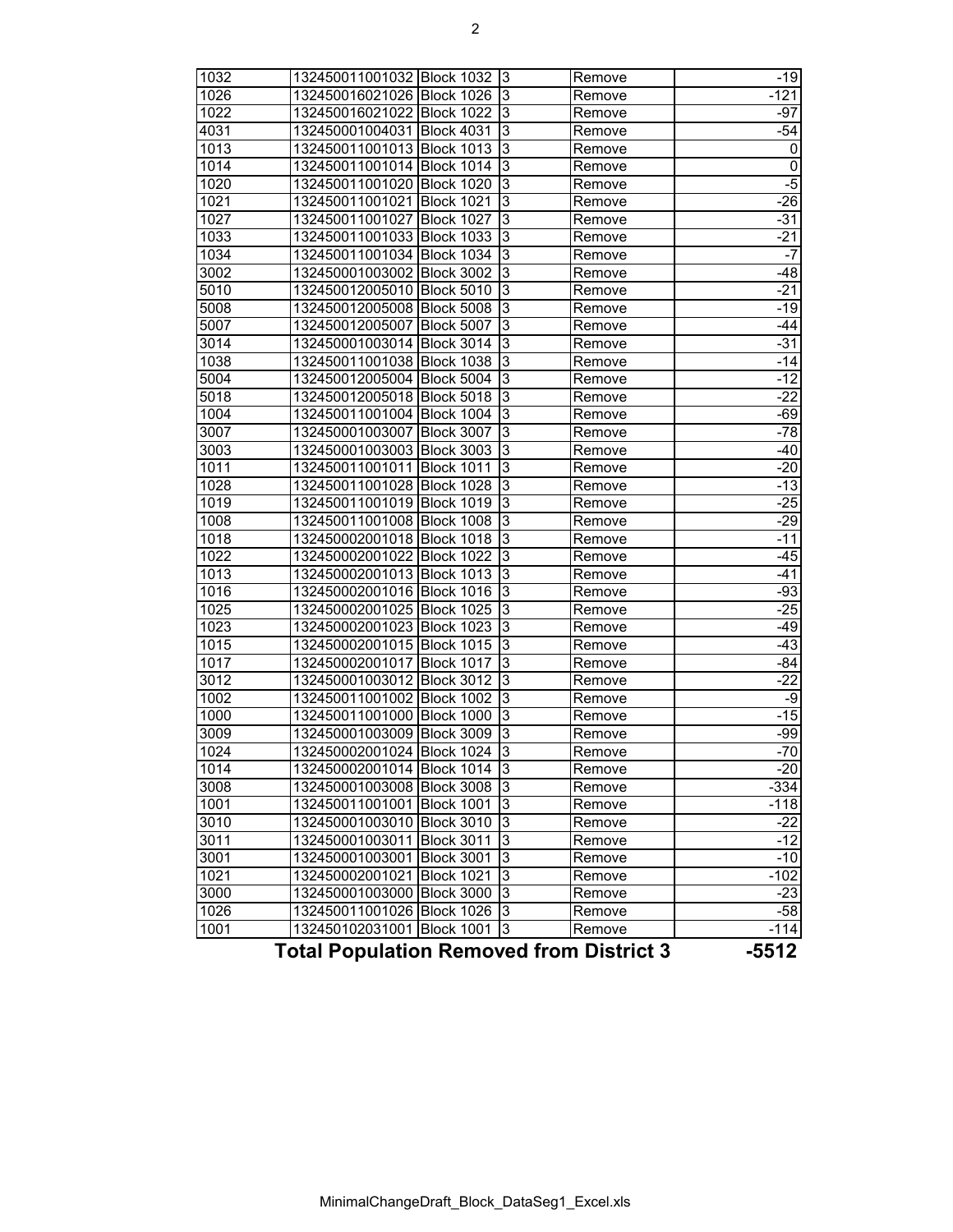| <b>BLOCKCE20</b> | GEOID20                      | NAME <sub>20</sub> |                | DistrictID Add Remove                           | P0010001        |
|------------------|------------------------------|--------------------|----------------|-------------------------------------------------|-----------------|
| 1019             | 132450107071019 Block 1019   |                    | 4              | Add                                             | 55              |
| 1000             | 132450107071000 Block 1000   |                    | 4              | Add                                             | $\overline{3}$  |
| 1002             | 132450107071002 Block 1002   |                    | 4              | Add                                             | $\overline{10}$ |
| 1020             | 132450107071020 Block 1020   |                    | 4              | Add                                             | 13              |
| 1038             | 132450107071038 Block 1038   |                    | $\overline{4}$ | Add                                             | $\overline{10}$ |
| 1037             | 132450107071037 Block 1037   |                    | 4              | Add                                             | $\overline{37}$ |
| 1028             | 132450107071028              | Block 1028         | 4              | Add                                             | $\overline{14}$ |
| 1030             | 132450107071030 Block 1030   |                    | 4              | Add                                             | $\overline{22}$ |
| 1023             | 132450107071023 Block 1023   |                    | 4              | Add                                             | $\pmb{0}$       |
| 1026             | 132450107071026 Block 1026   |                    | 4              | Add                                             | 46              |
| 1029             | 132450107071029 Block 1029   |                    | 4              | Add                                             | 67              |
| 2000             | 132450107112000 Block 2000   |                    | $\overline{4}$ | Add                                             | 691             |
| 1031             | 132450107071031 Block 1031   |                    | $\overline{4}$ | Add                                             | 51              |
| 1016             | 132450107071016 Block 1016   |                    | $\overline{4}$ | Add                                             | $\overline{14}$ |
| 1039             | 132450107071039 Block 1039   |                    | $\overline{4}$ | Add                                             | 39              |
| 1022             | 132450107071022 Block 1022   |                    | 4              | Add                                             | 25              |
| 1017             | 132450107071017 Block 1017   |                    | $\overline{4}$ | Add                                             | 361             |
| 1013             | 132450108021013 Block 1013   |                    | 4              | Add                                             | 0               |
| 1014             | 132450107071014 Block 1014   |                    | 4              | Add                                             | $\pmb{0}$       |
| 1001             | 132450107071001              | <b>Block 1001</b>  | 4              | Add                                             | $\overline{25}$ |
| 1027             | 132450107071027              | <b>Block 1027</b>  | 4              | Add                                             | $\overline{31}$ |
| 2002             | 132450107112002 Block 2002   |                    | 4              | Add                                             | 91              |
| 1014             | 132450108021014 Block 1014   |                    | 4              | Add                                             | $\Omega$        |
| 3000             | 132450107083000 Block 3000 4 |                    |                | Add                                             | 110             |
| 1021             | 132450107071021 Block 1021   |                    | $\overline{4}$ | Add                                             | 71              |
| 1018             | 132450107071018 Block 1018   |                    | $\overline{4}$ | Add                                             | 30              |
| 1024             | 132450107071024 Block 1024   |                    | $\overline{4}$ | Add                                             | $\mathbf{0}$    |
| 1015             | 132450107071015 Block 1015   |                    | $\overline{4}$ | Add                                             | 43              |
| 2002             | 132450107072002 Block 2002   |                    | 4              | Remove                                          | $-49$           |
| 2003             | 132450107072003 Block 2003   |                    | 4              | Remove                                          | $-101$          |
| 2001             | 132450107072001 Block 2001   |                    | $\overline{4}$ | Remove                                          | $-96$           |
| 2000             | 132450107072000 Block 2000   |                    | $\overline{4}$ | Remove                                          | $-475$          |
|                  |                              |                    |                | <b>Total Population Added to District 4</b>     | 1859            |
|                  |                              |                    |                | <b>Total Population Removed from District 4</b> | $-721$          |
|                  |                              |                    |                |                                                 |                 |

 **Population Change for District 4**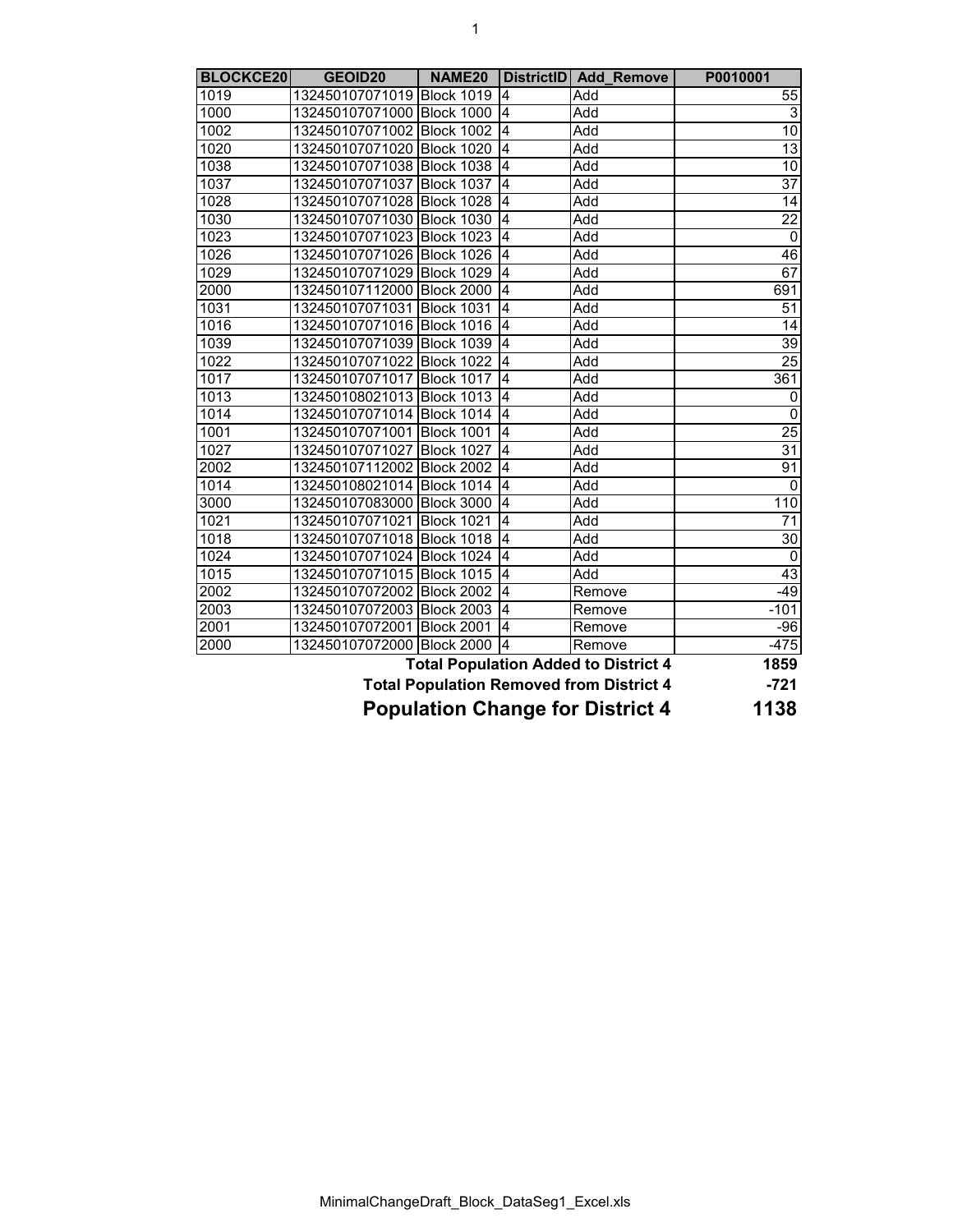| <b>BLOCKCE20</b> | <b>GEOID20</b>                          | NAME20 |     | DistrictID Add_Remove                           | P0010001    |
|------------------|-----------------------------------------|--------|-----|-------------------------------------------------|-------------|
| 2002             | 132450107072002 Block 2002              |        | 5   | Add                                             | 49          |
| 2003             | 132450107072003 Block 2003              |        | 5   | Add                                             | 101         |
| 2001             | 132450107072001 Block 2001              |        | 5   | Add                                             | 96          |
| 2000             | 132450107072000 Block 2000              |        | 5   | Add                                             | 475         |
| 1019             | 132450107071019 Block 1019              |        | 5   | Remove                                          | $-55$       |
| 1000             | 132450107071000 Block 1000 5            |        |     | Remove                                          | -3          |
| 1002             | 132450107071002 Block 1002              |        | 5   | Remove                                          | -10         |
| 1020             | 132450107071020 Block 1020 5            |        |     | Remove                                          | $-13$       |
| 1038             | 132450107071038 Block 1038              |        | 5   | Remove                                          | $-10$       |
| 1037             | 132450107071037 Block 1037              |        | 5   | Remove                                          | $-37$       |
| 1028             | 132450107071028 Block 1028              |        | 5   | Remove                                          | $-14$       |
| 1030             | 132450107071030 Block 1030              |        | 5   | Remove                                          | $-22$       |
| 1023             | 132450107071023 Block 1023 5            |        |     | Remove                                          | $\mathbf 0$ |
| 1026             | 132450107071026 Block 1026 5            |        |     | Remove                                          | $-46$       |
| 1029             | 132450107071029 Block 1029              |        | 5   | Remove                                          | $-67$       |
| 1031             | 132450107071031 Block 1031              |        | 5   | Remove                                          | $-51$       |
| 1016             | 132450107071016 Block 1016              |        | 5   | Remove                                          | -14         |
| 1039             | 132450107071039 Block 1039              |        | -5  | Remove                                          | -39         |
| 1022             | 132450107071022 Block 1022              |        | - 5 | Remove                                          | $-25$       |
| 1017             | 132450107071017 Block 1017              |        | 5   | Remove                                          | $-361$      |
| 1014             | 132450107071014 Block 1014              |        | 5   | Remove                                          | 0           |
| 1001             | 132450107071001 Block 1001              |        | 5   | Remove                                          | $-25$       |
| 1027             | 132450107071027 Block 1027              |        | 5   | Remove                                          | $-31$       |
| 3000             | 132450107083000 Block 3000              |        | 5   | Remove                                          | $-110$      |
| 1021             | 132450107071021 Block 1021              |        | 5   | Remove                                          | $-71$       |
| 1018             | 132450107071018 Block 1018 5            |        |     | Remove                                          | $-30$       |
| 1024             | 132450107071024 Block 1024 5            |        |     | Remove                                          | 0           |
| 1015             | 132450107071015 Block 1015 5            |        |     | Remove                                          | $-43$       |
|                  |                                         |        |     | <b>Total Population Added to District 5</b>     | 721         |
|                  |                                         |        |     | <b>Total Population Removed from District 5</b> | $-1077$     |
|                  | <b>Population Change for District 5</b> | $-356$ |     |                                                 |             |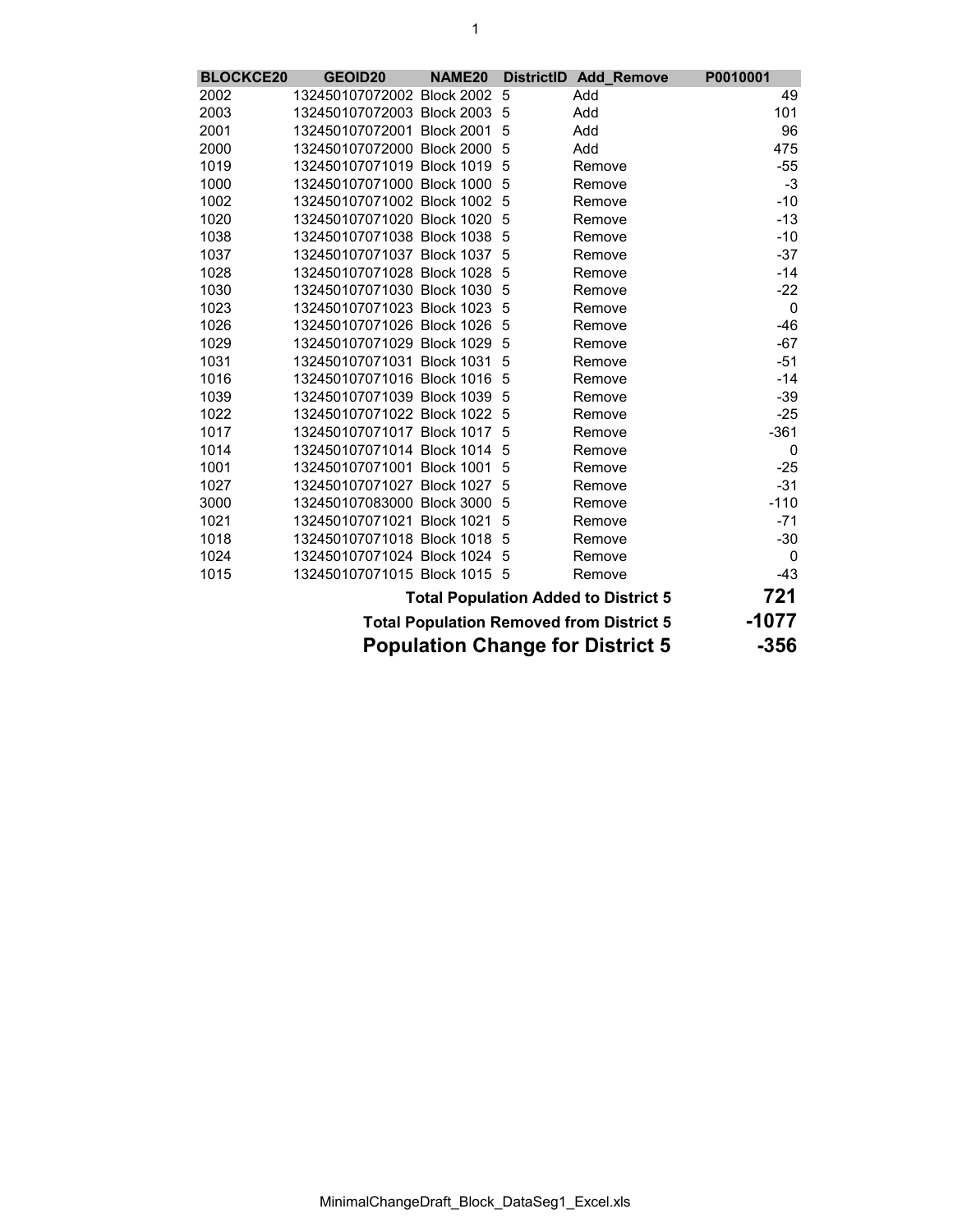| <b>BLOCKCE20</b> | <b>GEOID20</b>               | NAME <sub>20</sub> | DistrictID Add Remove                           | P0010001 |
|------------------|------------------------------|--------------------|-------------------------------------------------|----------|
| 2012             | 132450109042012 Block 2012 6 |                    | Add                                             | 168      |
| 2001             | 132450109042001 Block 2001 6 |                    | Add                                             | 47       |
| 2000             | 132450109042000 Block 2000 6 |                    | Add                                             | 182      |
| 2002             | 132450109042002 Block 2002 6 |                    | Add                                             | 253      |
| 1017             | 132450109071017 Block 1017 6 |                    | Remove                                          | $-53$    |
| 1005             | 132450109071005 Block 1005 6 |                    | Remove                                          | $-30$    |
| 1010             | 132450109071010 Block 1010 6 |                    | Remove                                          | $-29$    |
| 1012             | 132450109071012 Block 1012 6 |                    | Remove                                          | $-105$   |
| 1014             | 132450109071014 Block 1014 6 |                    | Remove                                          | $-18$    |
| 1011             | 132450109071011 Block 1011 6 |                    | Remove                                          | -16      |
| 1018             | 132450109071018 Block 1018 6 |                    | Remove                                          | $-23$    |
|                  |                              |                    | <b>Total Population Added to District 6</b>     | 650      |
|                  |                              |                    | <b>Total Population Removed from District 6</b> | -274     |
|                  |                              |                    |                                                 |          |

 **Population Change for District 6**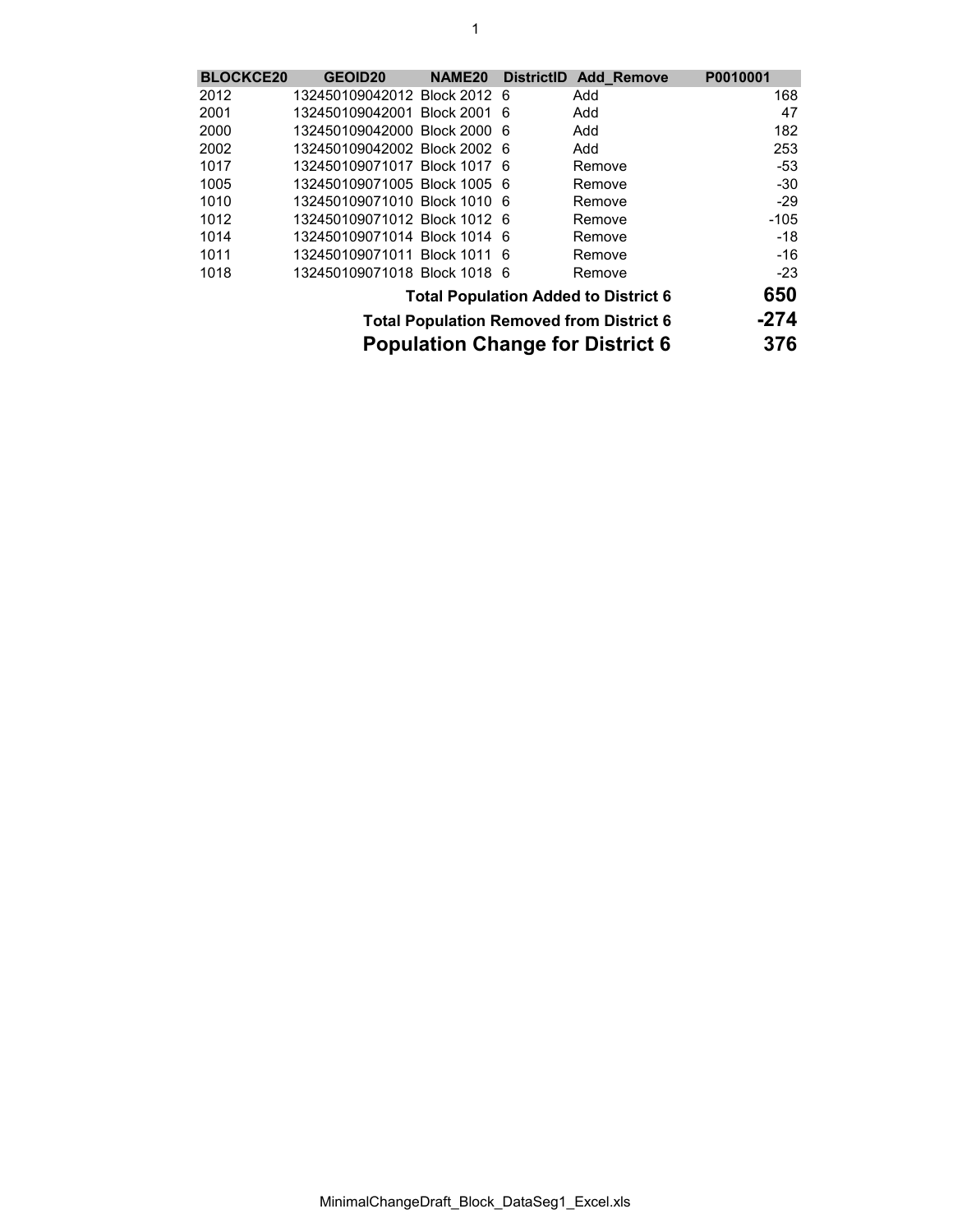## 1